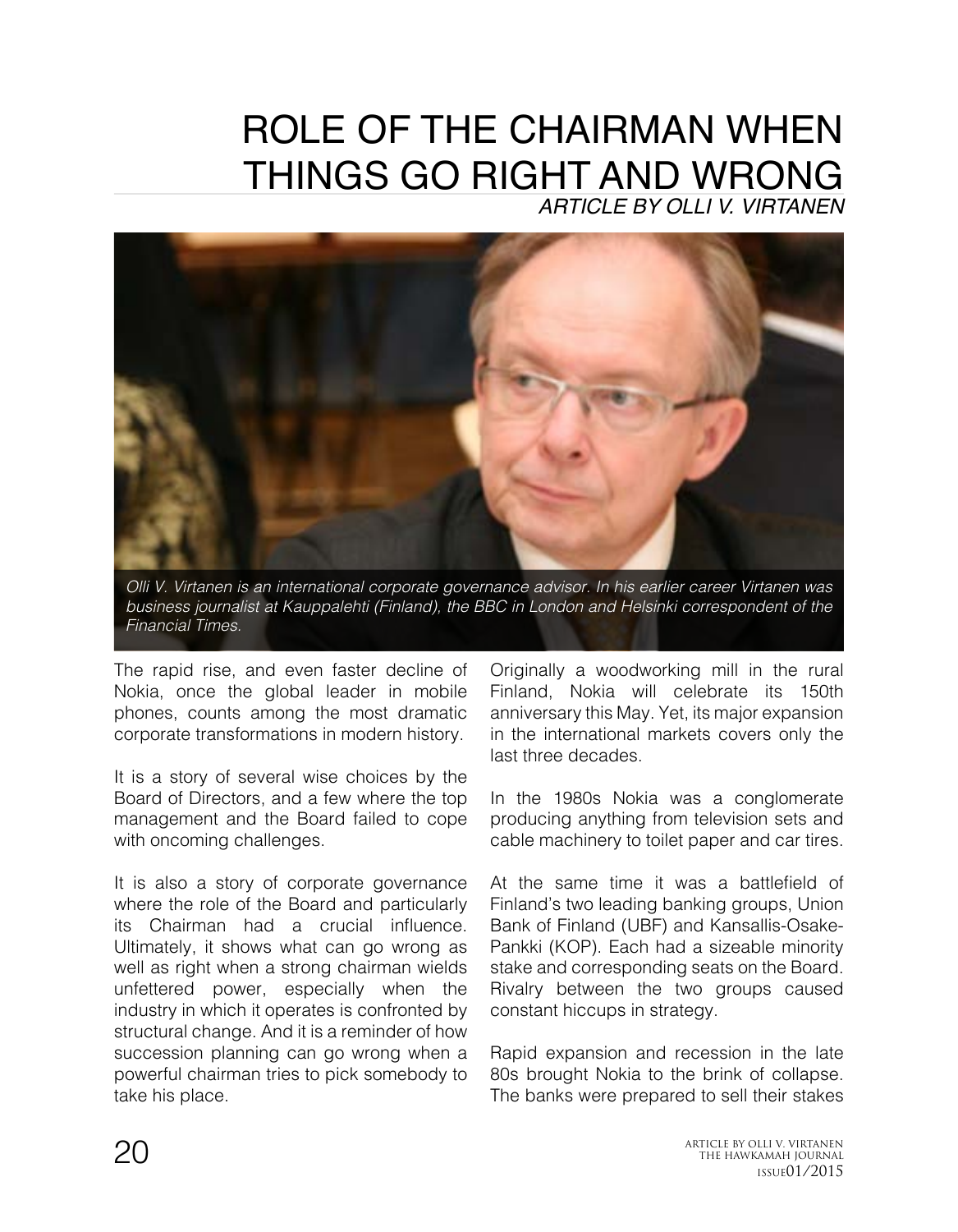in Nokia to Ericsson, the Swedish electronics group. Ericsson turned the offer down, a decision it came to regret only a few years later when Nokia's fortunes reversed.

Yet, before the turn for the better, the management had to make some major moves.

First, Nokia dismantled overlapping roles and responsibilities. The Supervisory Board was eliminated and the Board of Directors established on Anglo-Saxon governance principles. The roles of CEO and President were no longer separate. And finally the Board decided to change ownership of the company. Both KOP and UBF were urged to sell their respective stakes in Nokia to international institutional investors. The banks were not hard to persuade since both were suffering at the time as a result of the economic recession.

Sale of those stakes paved the way for Nokia's highly dispersed share ownership. Over 50 percent of the stock ended up in the United States, and some 90 percent was held by investors outside of the home country. The largest individual holdings were around 5-6 percent of the common stock.

Thus, from the mid-1990s the Board of Directors dealt with largely faceless owners. Notable exceptions were a few Finnish pension funds, but even they held stakes of only about 4-5 percent.

Nokia's management did engage in a very active investor relations programme meeting international institutions on a regular basis.

Yet, the real power base was the head office in Helsinki, and later in Espoo, a city next to the capital.

Another major move was to dispose lossmaking parts of the company. The decision to change corporate strategy completely was made at the Board meeting in Hong Kong on May 12, 1994. The Board decided to focus purely on mobile phones and mobile phone networks.

It was the birth of a new, global and extremely successful Nokia.

The Hong Kong strategy document was prepared and presented by Jorma Ollila who became the face of Nokia. An economist and engineer, Ollila made his early career in international finance at Citibank. He joined Nokia in 1985 as Finance Director.

In 1990 Ollila was appointed as head of Mobira, the mobile phone division, and became CEO of Nokia in 1992. Ollila presided over Nokia's tremendous success story in the 1990s and was appointed Chairman and CEO in 1999.

The last move raised a few eyebrows among observers of governance principles. Nordic corporate governance codes are very strict in separating the roles of the executive level and the Board. In fact vast majority of Nordic listed companies have purely non-executive boards. CEO is always present, and other executives when required, but they have no vote.

Furthermore, for a director to be regarded as independent when appointed to the board, he or she must have not have worked for the company for several years. A recent executive role is considered to compromise independent thought required on the Board level. Nokia was at least open about its approach. Ollila was listed as nonindependent when he was the Chairman.

Yet Ollila's successful track record in the 1990s meant criticism of this unorthodox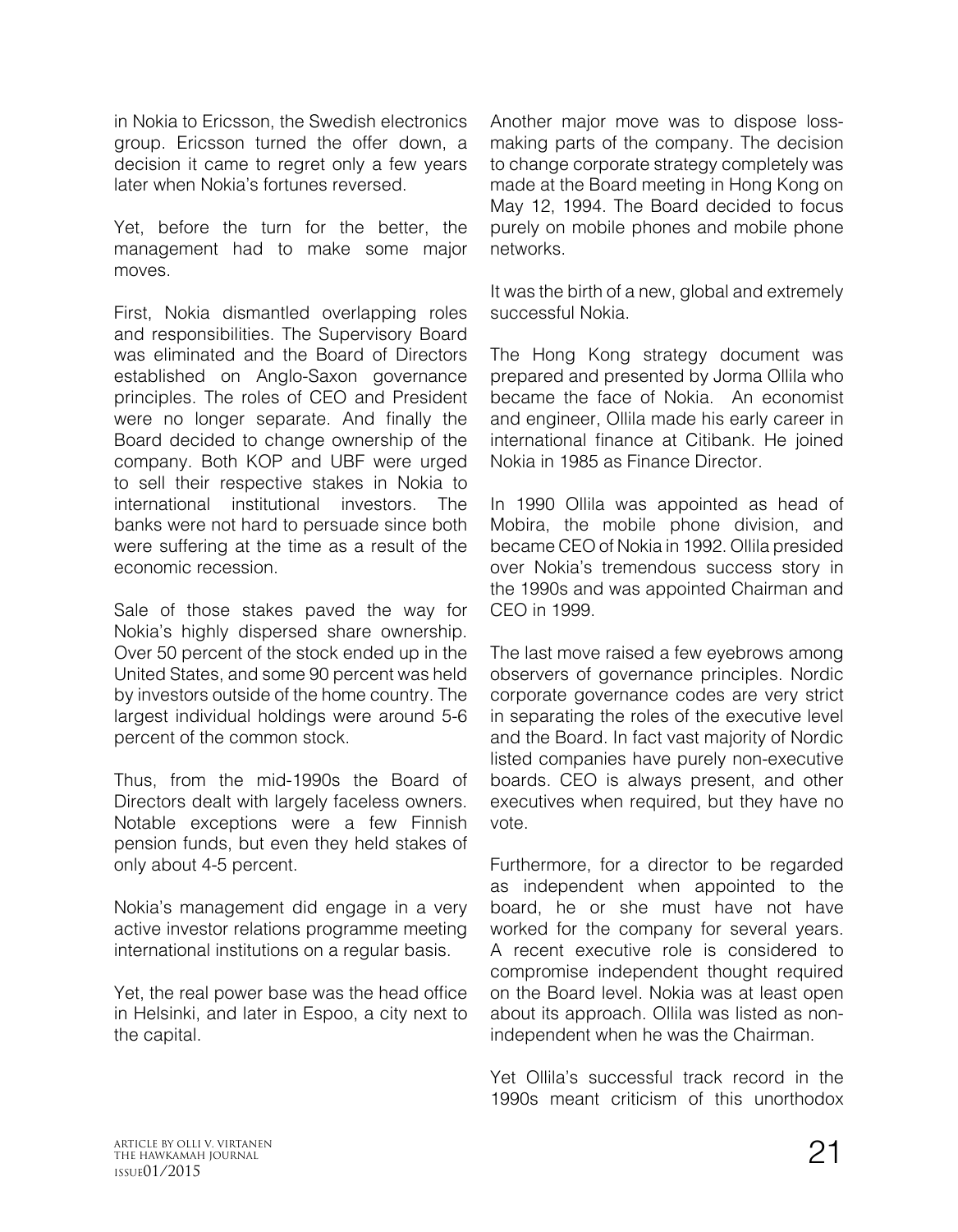governance was muted. Nokia openly stated that his elevation to these positions was a reward for a job well done. Finland's corporate governance code for listed companies was geared to accommodate the dual role of Chairman and CEO. Dubbed "Lex Nokia" it was amended after Nokia's downfall in the 2010 code to separate the roles:

*"The company should clearly divide the areas of responsibility of the managing director and the chairman of the board to ensure that all the decision-making powers of the company are, in practice, not vested in a single individual." (Recommendation 36)*

Nokia became the world's leading mobile phone manufacturer in 1998 with a 24 percent market share. This was to rise to almost 40 percent a few years later. Nokia's market capitalization rocketed more than 300-fold between 1991-1999 making it the sixth most valuable company in the world.

Consequently the stature of Nokia, and its Chairman grew to unprecedented proportions. Finland's higher education system was geared to needs of Nokia as well as a cluster of subcontractors and other electronic companies it sprouted. Tax revenues from the company and hundreds of top employees who cashed their generous stock options gave a considerable boost to the national economy. Ollila became the country's go-to individual, and he was also widely tipped to become Finland's next president. He refused to stand for nomination.

If a company is a mirror image of its top management, Nokia can be seen as hardworking, goal-oriented and unassuming.

Ollila learned hard lessons in his early days at Nokia. The first one was the mess created by the uncontrolled acquisition spree initiated by the then CEO, Kari Kairamo. Ollila's Nokia refrained from any major acquisitions. The

company grew largely through unrivalled logistics, attractive product portfolio and clever global marketing.

The second lesson was the importance of team work. As Finance Director Ollila witnessed feuds between major shareholders KOP and UBF, as well as turmoil in the top management. Governance issues were resolved in early 1990s when the Supervisory Board was dismantled, CEO Simo Vuorilehto retired and his rival Kalle Isokallio, President and son-in-law of Mika Tiivola, Chairman of the Board, was ousted with a hefty pension at the age of 43. To complete the maneuvers, Mika Tiivola himself retired only after the rest of the Board threatened to step down if he didn't go voluntarily.

The governance issues and reckless expansion influenced the way Nokia was managed in the next decades. Ollila focused on organic growth and building a smoothly working team of collegues. He also became obsessed in avoiding negative publicity and was often uncomfortable with media.

For example, Nokia never owned a business jet. Top executives hired planes when needed and the company even had a fractional ownership arrangement in one plane. But a Nokia Business Jet would have looked too ostentatious.

When Ollila became Chairman and CEO in 1999 he had no de facto boss. This is a familiar structure in the US, and has lately come under increased criticism for the absence of checks and balances, witness the criticism leveled against Jamie Dimon at J P Morgan. Nokia decided to follow the US approach since most of international shareholders were familiar with the structure.

Highly dispersed ownership – much through his own design as Finance Director and CEO – left no single shareholder with enough statute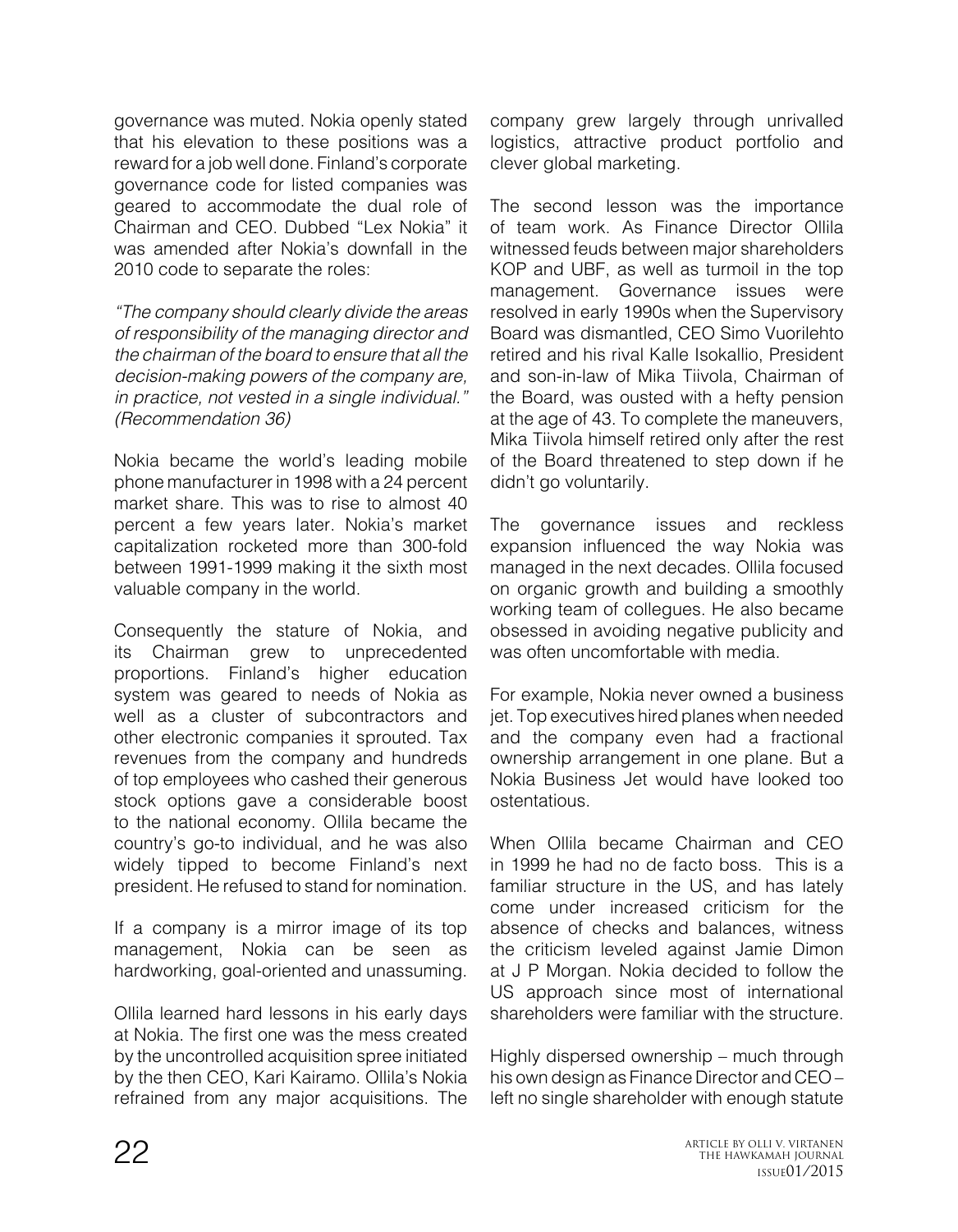to challenge Ollila. Vast majority of Nokia's biggest shareholders were international institutions, which refuse to take board seats as standard practice.

Some institutions did occasionally question and even sue Nokia for misleading information in investor relations. But any mishaps from the management's side turned out to be accidental or due to incompetence rather than deliberately planned measures.

In corporate governance Ollila paid serious attention to the composition of Nokia's Board of Directors. For some two decades Ollila's Board was designed on the platform of Nokia's requirements and merits of candidates rather than affiliations or other motives.

To pick just a few examples, Nokia's board in the 1990s and the first decade in 2000 included an American banker, a Finnish professor of economics, a Swedish consultant, a French global tire company executive, a British media group CEO, former head of the Finnish broadcasting company, and even an Indian micro banker.

In other words, to formulate the future strategy, Nokia's board required expertise in global finance, global economic trends, patterns in consumer electronics, global brand marketing, trends in media, and consumption patterns in the developing countries.

Ollila himself became hot property in the global headhunters' list for board members. In 2006 he stepped down from the executive position but stayed on as Chairman of Nokia. The same year he was appointed nonexecutive Chairman of the Royal Dutch Shell, position he held until 2014. He was also nonexecutive Director of Ford Motor Company in 2000-2008. The Ford tenure came to an end when the company's Board filed a complaint to the SEC that Ollila cannot devote enough time for the position.

Between 2000 and 2009 Ollila was also Chairman of the European Round Table of Industrialists and board member of the UPM, one of the world's largest pulp and paper groups.

So, what went wrong at Nokia?

Did it have something to do with corporate governance?

Nokia's mobile phone sales grew more than 10-fold between 1998 (41 million sets) and 2008 (468 million). In 2007 Nokia made record operating profit of 7,985 million euros, up 45% of the previous year (declining to 4,966 million euros in 2008).

These figures did not impress international investors or analysts. Nokia's share price had already peaked in 2000 (64 euros). By record sales in 2008 share price had plummeted to around 10 euros.



ARTICLE BY OLLI V. VIRTANEN<br>THE HAWKAMAH JOURNAL<br>10011014 12015 THE HAWKAMAH JOURNAL ISSUE01/2015